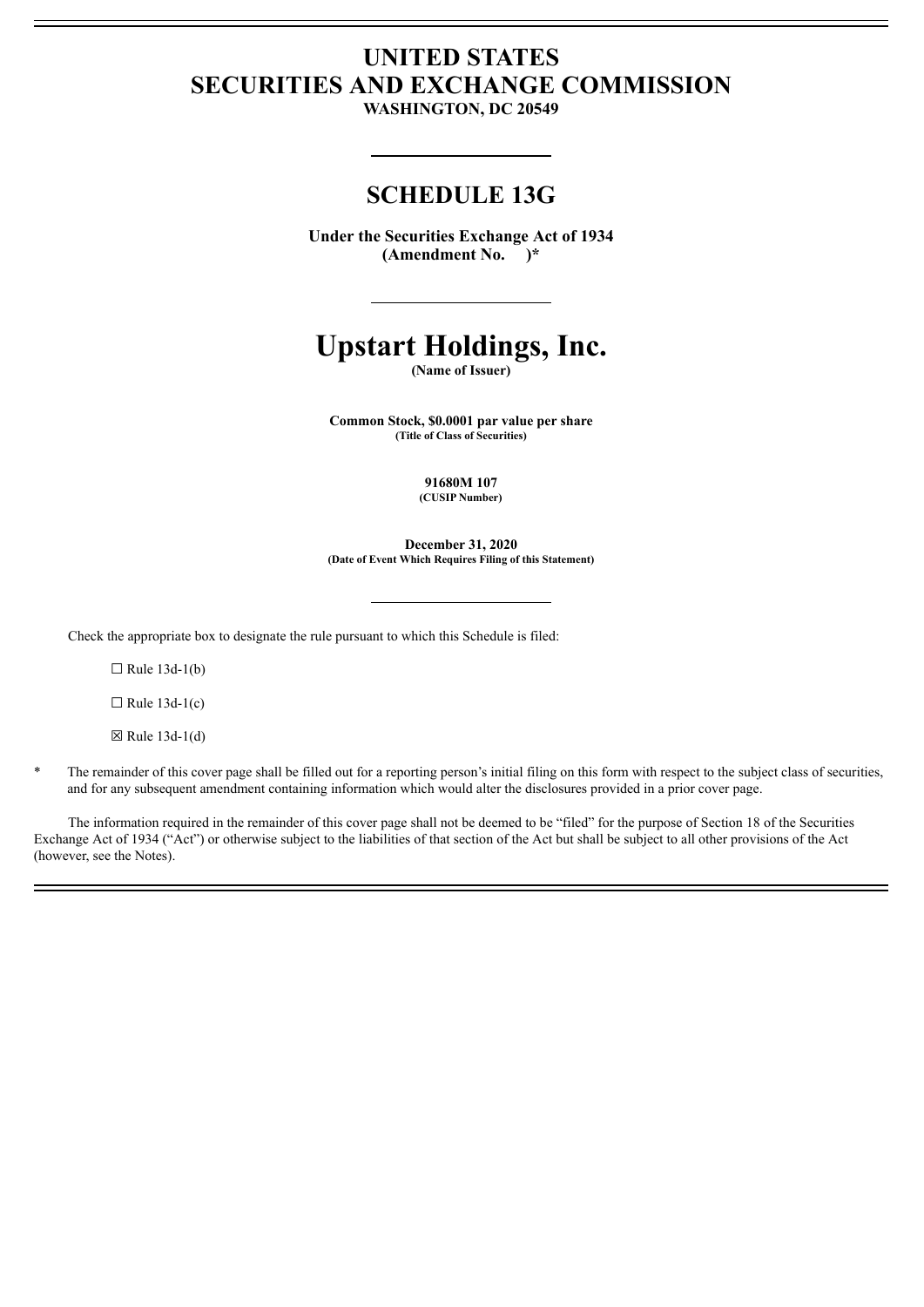|  | CUSIP No. 91680M 107 |  |
|--|----------------------|--|
|  |                      |  |

PN

| CUSIP No. 91680M 107 |                                                                                     |   | 13G                                                                 | Page 2 of 12 Pages |  |  |  |  |
|----------------------|-------------------------------------------------------------------------------------|---|---------------------------------------------------------------------|--------------------|--|--|--|--|
| $\mathbf{1}$         | NAMES OF REPORTING PERSONS                                                          |   |                                                                     |                    |  |  |  |  |
|                      | Khosla Ventures Seed B, LP                                                          |   |                                                                     |                    |  |  |  |  |
| $\overline{2}$       |                                                                                     |   | CHECK THE APPROPRIATE BOX IF A MEMBER OF A GROUP (SEE INSTRUCTIONS) |                    |  |  |  |  |
|                      | (a) $\Box$                                                                          |   | (b) $\boxtimes$ (1)                                                 |                    |  |  |  |  |
| $\overline{3}$       | <b>SEC USE ONLY</b>                                                                 |   |                                                                     |                    |  |  |  |  |
| $\overline{4}$       |                                                                                     |   | CITIZENSHIP OR PLACE OF ORGANIZATION                                |                    |  |  |  |  |
|                      |                                                                                     |   | Delaware, United States of America                                  |                    |  |  |  |  |
|                      |                                                                                     | 5 | <b>SOLE VOTING POWER</b>                                            |                    |  |  |  |  |
|                      | <b>NUMBER OF</b>                                                                    |   | $\theta$                                                            |                    |  |  |  |  |
|                      | <b>SHARES</b>                                                                       | 6 | <b>SHARED VOTING POWER</b>                                          |                    |  |  |  |  |
|                      | <b>BENEFICIALLY</b>                                                                 |   |                                                                     |                    |  |  |  |  |
|                      | <b>OWNED BY</b>                                                                     |   | 889,783(2)                                                          |                    |  |  |  |  |
|                      | <b>EACH</b><br><b>REPORTING</b>                                                     | 7 | <b>SOLE DISPOSITIVE POWER</b>                                       |                    |  |  |  |  |
|                      | <b>PERSON</b>                                                                       |   | $\theta$                                                            |                    |  |  |  |  |
|                      | WITH:                                                                               | 8 | <b>SHARED DISPOSITIVE POWER</b>                                     |                    |  |  |  |  |
|                      |                                                                                     |   | 889,783(2)                                                          |                    |  |  |  |  |
| 9                    | AGGREGATE AMOUNT BENEFICIALLY OWNED BY EACH REPORTING PERSON                        |   |                                                                     |                    |  |  |  |  |
|                      | 889,783(2)                                                                          |   |                                                                     |                    |  |  |  |  |
| 10                   | CHECK IF THE AGGREGATE AMOUNT IN ROW (9) EXCLUDES CERTAIN SHARES (SEE INSTRUCTIONS) |   |                                                                     |                    |  |  |  |  |
|                      |                                                                                     |   |                                                                     |                    |  |  |  |  |
| 11                   | $\Box$                                                                              |   | PERCENT OF CLASS REPRESENTED BY AMOUNT IN ROW (9)                   |                    |  |  |  |  |
|                      |                                                                                     |   |                                                                     |                    |  |  |  |  |
|                      | $1.4\%(3)$                                                                          |   |                                                                     |                    |  |  |  |  |
| 12                   | TYPE OF REPORTING PERSON (SEE INSTRUCTIONS)                                         |   |                                                                     |                    |  |  |  |  |

(1) This statement on Schedule 13G is filed by Khosla Ventures Seed B, LP ("Seed B"), Khosla Ventures Seed B (CF), LP ("Seed B (CF)") , Khosla Ventures Seed Associates B, LLC ("Seed B Associates"), Khosla Ventures V, LP ("KV V"), Khosla Ventures Associates V, LLC ("KVA V"), VK Services, LLC ("VK Services") and Vinod Khosla ("Khosla," together with Seed B, Seed B (CF), Seed B Associates, KV V, KVA V and VK Services collectively, the "Reporting Persons"). The Reporting Persons expressly disclaim status as a "group" for purposes of this Schedule 13G.

(2) All of the shares are owned by Seed B. The general partner of Seed B is Seed B Associates. VK Services is the sole manager of Seed B Associates. Khosla is the managing member of VK Services. Each of Khosla, VK Services and Seed B Associates possesses power to direct the voting and disposition of the shares owned by Seed B, and each of Seed B Associates, VK Services and Khosla may be deemed to have indirect beneficial ownership of such shares.

(3) The percentages set forth on the cover sheets are calculated based on 62,994,492 shares of Common Stock as of September 30, 2020 as set forth in the Issuer's Rule 424(b)(4) prospectus as filed with the Securities and Exchange Commission on December 16, 2020 (the "Prospectus").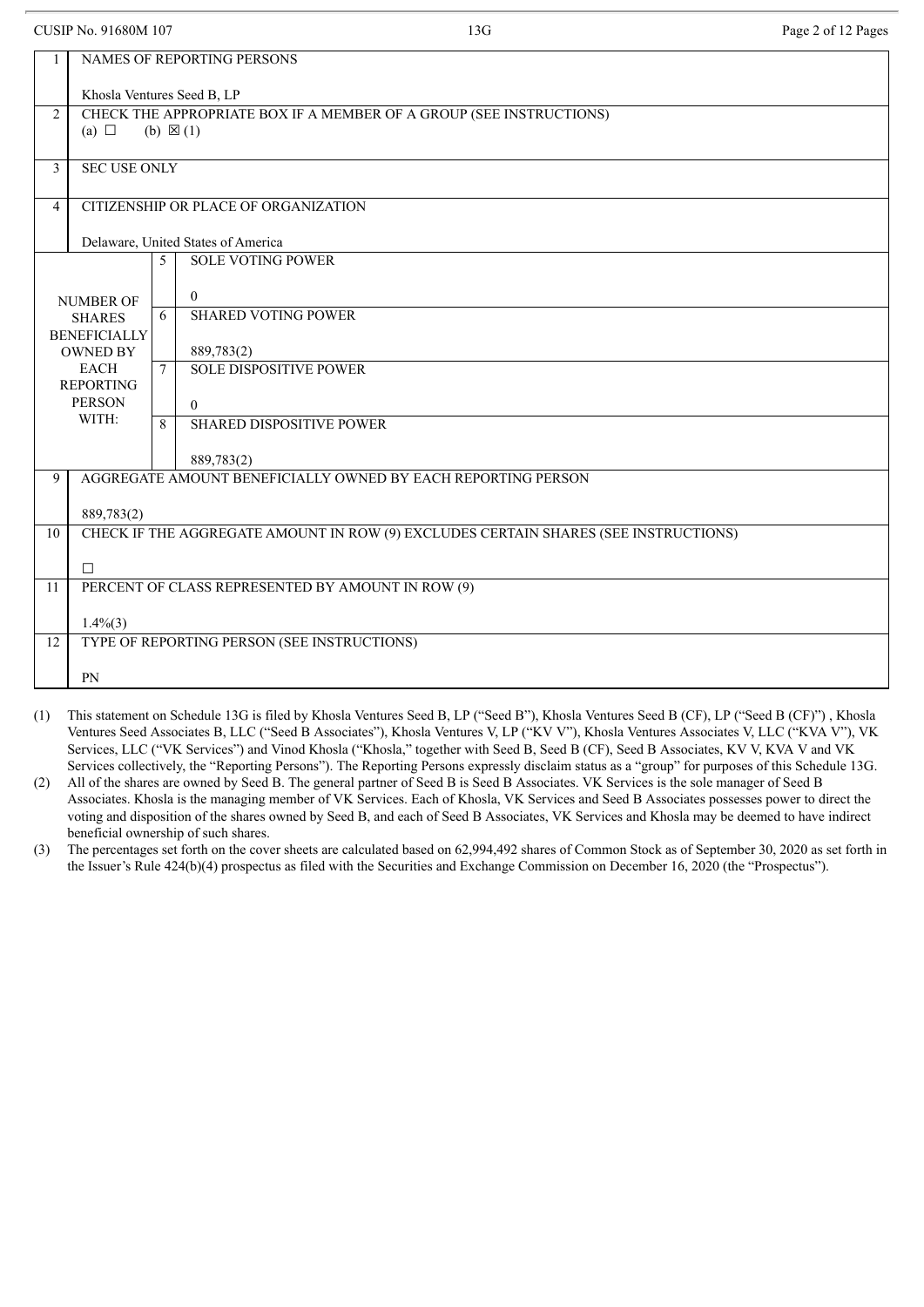|                                        | CUSIP No. 91680M 107                                                                |    | 13G                                                                 | Page 3 of 12 Pages |  |  |  |
|----------------------------------------|-------------------------------------------------------------------------------------|----|---------------------------------------------------------------------|--------------------|--|--|--|
| 1                                      | NAMES OF REPORTING PERSONS                                                          |    |                                                                     |                    |  |  |  |
|                                        | Khosla Ventures Seed B (CF), LP                                                     |    |                                                                     |                    |  |  |  |
| 2                                      |                                                                                     |    | CHECK THE APPROPRIATE BOX IF A MEMBER OF A GROUP (SEE INSTRUCTIONS) |                    |  |  |  |
|                                        | (a) $\Box$                                                                          |    | $(b) \boxtimes (1)$                                                 |                    |  |  |  |
| $\overline{3}$                         | <b>SEC USE ONLY</b>                                                                 |    |                                                                     |                    |  |  |  |
| $\overline{4}$                         |                                                                                     |    | CITIZENSHIP OR PLACE OF ORGANIZATION                                |                    |  |  |  |
|                                        |                                                                                     |    |                                                                     |                    |  |  |  |
|                                        |                                                                                     | 5. | Delaware, United States of America<br><b>SOLE VOTING POWER</b>      |                    |  |  |  |
|                                        |                                                                                     |    |                                                                     |                    |  |  |  |
|                                        | <b>NUMBER OF</b>                                                                    |    | $\theta$                                                            |                    |  |  |  |
|                                        | <b>SHARES</b>                                                                       | 6  | <b>SHARED VOTING POWER</b>                                          |                    |  |  |  |
|                                        | <b>BENEFICIALLY</b><br><b>OWNED BY</b>                                              |    | 50,508(2)                                                           |                    |  |  |  |
|                                        | <b>EACH</b>                                                                         | 7  | <b>SOLE DISPOSITIVE POWER</b>                                       |                    |  |  |  |
|                                        | <b>REPORTING</b>                                                                    |    |                                                                     |                    |  |  |  |
|                                        | <b>PERSON</b>                                                                       |    | $\theta$                                                            |                    |  |  |  |
| WITH:<br>8<br>SHARED DISPOSITIVE POWER |                                                                                     |    |                                                                     |                    |  |  |  |
|                                        |                                                                                     |    | 50,508(2)                                                           |                    |  |  |  |
| 9                                      | AGGREGATE AMOUNT BENEFICIALLY OWNED BY EACH REPORTING PERSON                        |    |                                                                     |                    |  |  |  |
|                                        | 50,508(2)                                                                           |    |                                                                     |                    |  |  |  |
| 10                                     | CHECK IF THE AGGREGATE AMOUNT IN ROW (9) EXCLUDES CERTAIN SHARES (SEE INSTRUCTIONS) |    |                                                                     |                    |  |  |  |
|                                        | $\Box$                                                                              |    |                                                                     |                    |  |  |  |
| 11                                     |                                                                                     |    | PERCENT OF CLASS REPRESENTED BY AMOUNT IN ROW (9)                   |                    |  |  |  |
|                                        |                                                                                     |    |                                                                     |                    |  |  |  |
|                                        | $0.1\%$ (3)                                                                         |    |                                                                     |                    |  |  |  |
| 12                                     |                                                                                     |    | TYPE OF REPORTING PERSON (SEE INSTRUCTIONS)                         |                    |  |  |  |
|                                        | PN                                                                                  |    |                                                                     |                    |  |  |  |

(1) This statement on Schedule 13G is filed by the Reporting Persons. The Reporting Persons expressly disclaim status as a "group" for purposes of this Schedule 13G.

(2) All of the shares are owned by Seed B (CF). The general partner of Seed B (CF) is Seed B Associates. VK Services is the sole manager of Seed B Associates. Khosla is the managing member of VK Services. Each of Khosla, VK Services and Seed B Associates possesses power to direct the voting and disposition of the shares owned by Seed B (CF), and each of Seed B Associates, VK Services and Khosla may be deemed to have indirect beneficial ownership of such shares.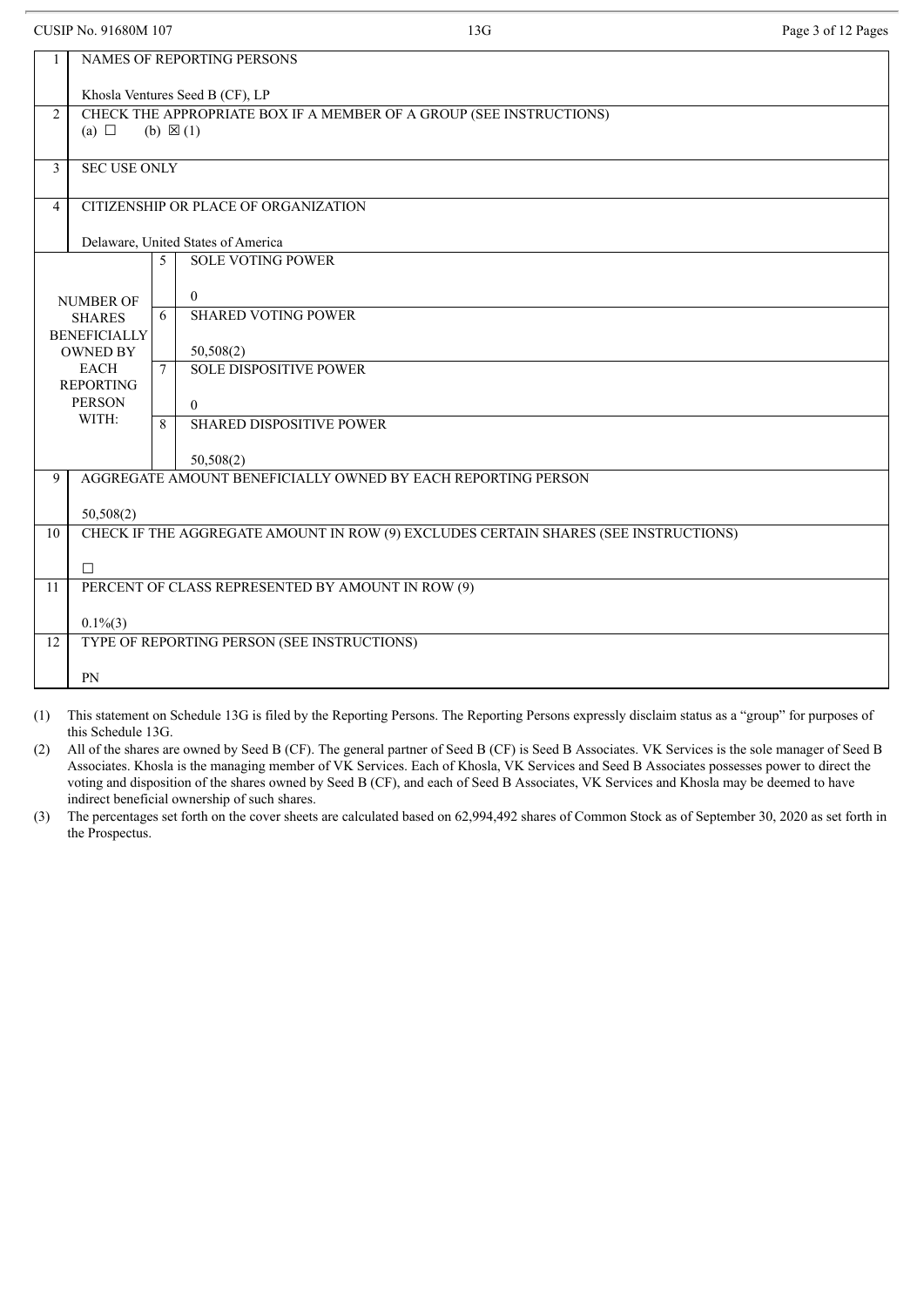|                | <b>CUSIP No. 91680M 107</b>                                                                              | 13G                                                                                 | Page 4 of 12 Pages |  |  |  |  |
|----------------|----------------------------------------------------------------------------------------------------------|-------------------------------------------------------------------------------------|--------------------|--|--|--|--|
|                | <b>NAMES OF REPORTING PERSONS</b><br>Khosla Ventures Seed Associates B, LLC                              |                                                                                     |                    |  |  |  |  |
| $\overline{2}$ | CHECK THE APPROPRIATE BOX IF A MEMBER OF A GROUP (SEE INSTRUCTIONS)<br>(a) $\Box$<br>$(b) \boxtimes (1)$ |                                                                                     |                    |  |  |  |  |
| $\mathbf{3}$   | <b>SEC USE ONLY</b>                                                                                      |                                                                                     |                    |  |  |  |  |
| 4              |                                                                                                          | CITIZENSHIP OR PLACE OF ORGANIZATION                                                |                    |  |  |  |  |
|                |                                                                                                          | Delaware, United States of America                                                  |                    |  |  |  |  |
|                |                                                                                                          | <b>SOLE VOTING POWER</b><br>5                                                       |                    |  |  |  |  |
|                | <b>NUMBER OF</b>                                                                                         | $\overline{0}$                                                                      |                    |  |  |  |  |
|                | <b>SHARES</b>                                                                                            | <b>SHARED VOTING POWER</b><br>6                                                     |                    |  |  |  |  |
|                | <b>BENEFICIALLY</b>                                                                                      |                                                                                     |                    |  |  |  |  |
|                | <b>OWNED BY</b>                                                                                          | 940,291(2)                                                                          |                    |  |  |  |  |
|                | <b>EACH</b><br><b>REPORTING</b>                                                                          | <b>SOLE DISPOSITIVE POWER</b><br>$\tau$                                             |                    |  |  |  |  |
|                | <b>PERSON</b>                                                                                            | $\Omega$                                                                            |                    |  |  |  |  |
|                | WITH:                                                                                                    | $\mathbf{8}$<br><b>SHARED DISPOSITIVE POWER</b>                                     |                    |  |  |  |  |
|                |                                                                                                          | 940,291(2)                                                                          |                    |  |  |  |  |
| 9              |                                                                                                          | AGGREGATE AMOUNT BENEFICIALLY OWNED BY EACH REPORTING PERSON                        |                    |  |  |  |  |
|                | 940,291(2)                                                                                               |                                                                                     |                    |  |  |  |  |
| 10             |                                                                                                          | CHECK IF THE AGGREGATE AMOUNT IN ROW (9) EXCLUDES CERTAIN SHARES (SEE INSTRUCTIONS) |                    |  |  |  |  |
|                | $\Box$                                                                                                   |                                                                                     |                    |  |  |  |  |
| 11             | PERCENT OF CLASS REPRESENTED BY AMOUNT IN ROW (9)                                                        |                                                                                     |                    |  |  |  |  |
|                | $1.5\%$ (3)                                                                                              |                                                                                     |                    |  |  |  |  |
| 12             |                                                                                                          | TYPE OF REPORTING PERSON (SEE INSTRUCTIONS)                                         |                    |  |  |  |  |
|                | 00                                                                                                       |                                                                                     |                    |  |  |  |  |
|                |                                                                                                          |                                                                                     |                    |  |  |  |  |

(1) This statement on Schedule 13G is filed by the Reporting Persons. The Reporting Persons expressly disclaim status as a "group" for purposes of this Schedule 13G.

(2) All of the shares beneficially owned by Seed B Associates are comprised of Common Stock held by Seed B and Seed B (CF). The general partner of Seed B and Seed B (CF) is Seed B Associates. VK Services is the sole manager of Seed B Associates. Khosla is the managing member of VK Services. Each of Khosla, VK Services and Seed B Associates possesses power to direct the voting and disposition of the shares owned by Seed B and Seed B (CF), and each of Seed B Associates, VK Services and Khosla may be deemed to have indirect beneficial ownership of such shares. Seed B Associates holds no shares of the Issuer directly.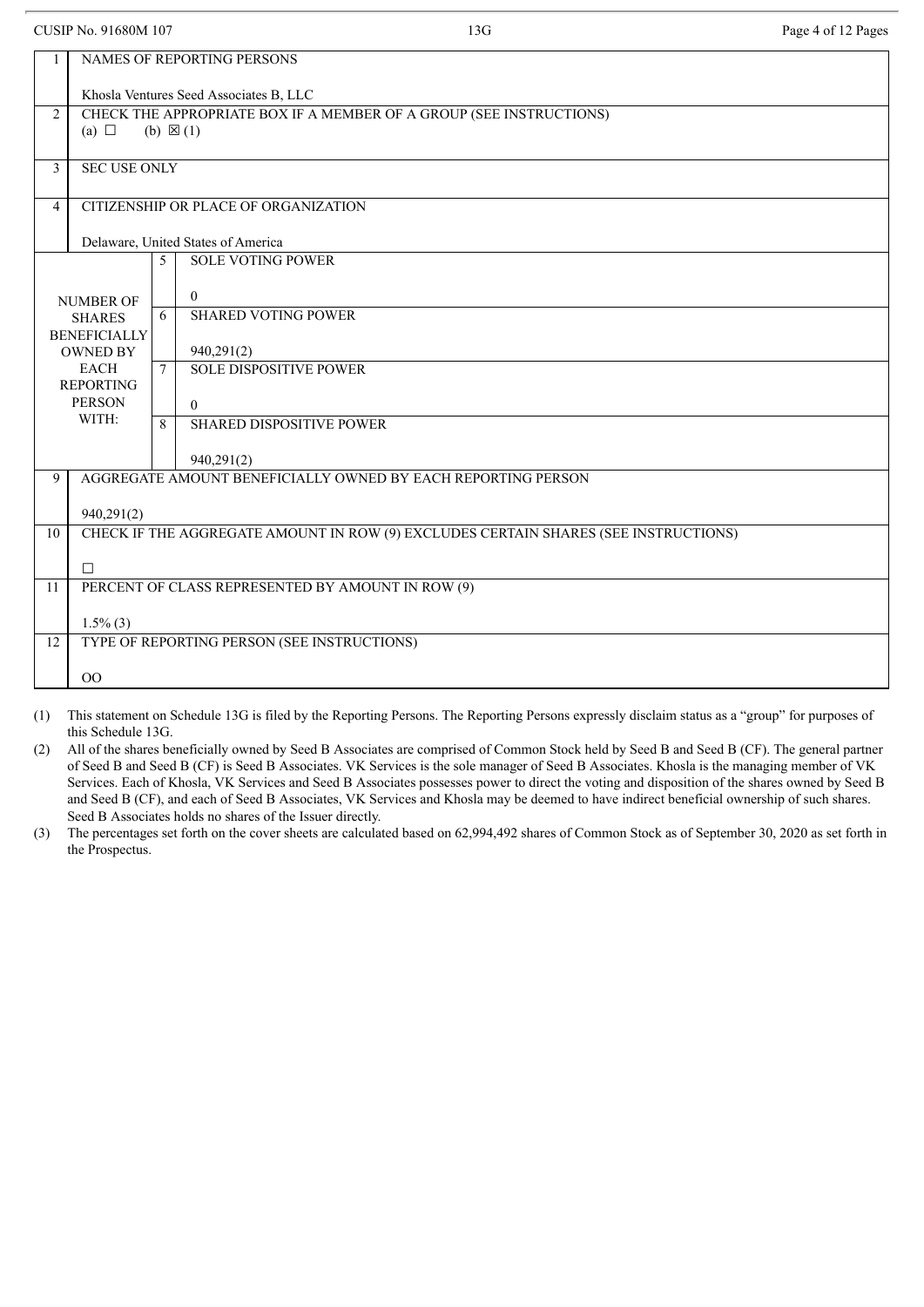|  | CUSIP No. 91680M 107 |  |
|--|----------------------|--|
|  |                      |  |

|                | NAMES OF REPORTING PERSONS                                                          |   |                                                                     |  |  |  |
|----------------|-------------------------------------------------------------------------------------|---|---------------------------------------------------------------------|--|--|--|
|                | Khosla Ventures V, LP                                                               |   |                                                                     |  |  |  |
| $\overline{2}$ |                                                                                     |   | CHECK THE APPROPRIATE BOX IF A MEMBER OF A GROUP (SEE INSTRUCTIONS) |  |  |  |
|                | (a) $\Box$                                                                          |   | $(b) \boxtimes (1)$                                                 |  |  |  |
|                |                                                                                     |   |                                                                     |  |  |  |
| 3              | <b>SEC USE ONLY</b>                                                                 |   |                                                                     |  |  |  |
|                |                                                                                     |   |                                                                     |  |  |  |
| $\overline{4}$ |                                                                                     |   | CITIZENSHIP OR PLACE OF ORGANIZATION                                |  |  |  |
|                |                                                                                     |   |                                                                     |  |  |  |
|                |                                                                                     |   | Delaware, United States of America                                  |  |  |  |
|                |                                                                                     | 5 | <b>SOLE VOTING POWER</b>                                            |  |  |  |
|                |                                                                                     |   |                                                                     |  |  |  |
|                |                                                                                     |   | $\theta$                                                            |  |  |  |
|                | <b>NUMBER OF</b>                                                                    | 6 | <b>SHARED VOTING POWER</b>                                          |  |  |  |
|                | <b>SHARES</b><br><b>BENEFICIALLY</b>                                                |   |                                                                     |  |  |  |
|                | <b>OWNED BY</b>                                                                     |   | 4,308,297(2)                                                        |  |  |  |
|                | <b>EACH</b>                                                                         | 7 | <b>SOLE DISPOSITIVE POWER</b>                                       |  |  |  |
|                | <b>REPORTING</b>                                                                    |   |                                                                     |  |  |  |
|                | <b>PERSON</b><br>$\theta$                                                           |   |                                                                     |  |  |  |
|                | WITH:<br><b>SHARED DISPOSITIVE POWER</b><br>8                                       |   |                                                                     |  |  |  |
|                |                                                                                     |   |                                                                     |  |  |  |
|                | 4,308,297(2)                                                                        |   |                                                                     |  |  |  |
| 9              |                                                                                     |   | AGGREGATE AMOUNT BENEFICIALLY OWNED BY EACH REPORTING PERSON        |  |  |  |
|                |                                                                                     |   |                                                                     |  |  |  |
|                | 4,308,297(2)                                                                        |   |                                                                     |  |  |  |
| 10             | CHECK IF THE AGGREGATE AMOUNT IN ROW (9) EXCLUDES CERTAIN SHARES (SEE INSTRUCTIONS) |   |                                                                     |  |  |  |
|                |                                                                                     |   |                                                                     |  |  |  |
|                | $\Box$                                                                              |   |                                                                     |  |  |  |
| 11             | PERCENT OF CLASS REPRESENTED BY AMOUNT IN ROW (9)                                   |   |                                                                     |  |  |  |
|                |                                                                                     |   |                                                                     |  |  |  |
|                | $6.8\%(3)$                                                                          |   |                                                                     |  |  |  |
| 12             |                                                                                     |   | TYPE OF REPORTING PERSON (SEE INSTRUCTIONS)                         |  |  |  |
|                |                                                                                     |   |                                                                     |  |  |  |
|                | <b>PN</b>                                                                           |   |                                                                     |  |  |  |
|                |                                                                                     |   |                                                                     |  |  |  |

13G Page 5 of 12 Pages

(1) This statement on Schedule 13G is filed by the Reporting Persons. The Reporting Persons expressly disclaim status as a "group" for purposes of this Schedule 13G.

(2) All of the shares are owned by KV V. The general partner of KV V is KVA V. VK Services is the sole manager of KVA V. Khosla is the managing member of VK Services. Each of Khosla, VK Services and KVA V possesses power to direct the voting and disposition of the shares owned by KV V, and each of Khosla, VK Services and KVA V may be deemed to have indirect beneficial ownership of such shares.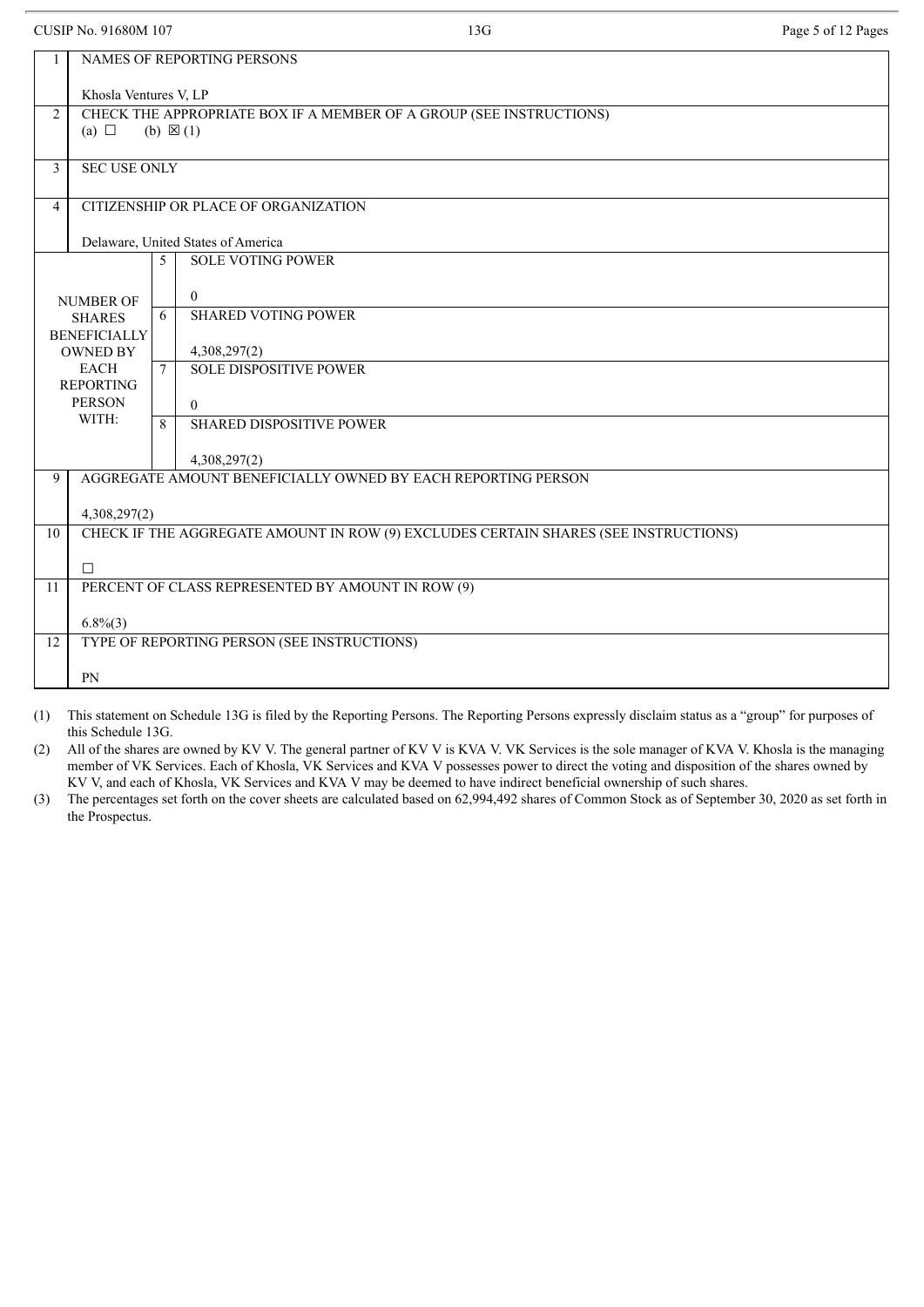|  | CUSIP No. 91680M 107 |  |
|--|----------------------|--|
|  |                      |  |

OO

|                | NAMES OF REPORTING PERSONS                                                          |        |                                                                     |  |  |  |
|----------------|-------------------------------------------------------------------------------------|--------|---------------------------------------------------------------------|--|--|--|
|                | Khosla Ventures Associates V, LLC                                                   |        |                                                                     |  |  |  |
|                |                                                                                     |        |                                                                     |  |  |  |
| $\overline{2}$ |                                                                                     |        | CHECK THE APPROPRIATE BOX IF A MEMBER OF A GROUP (SEE INSTRUCTIONS) |  |  |  |
|                | (a) $\Box$                                                                          |        | (b) $\boxtimes$ (1)                                                 |  |  |  |
|                |                                                                                     |        |                                                                     |  |  |  |
| 3              | <b>SEC USE ONLY</b>                                                                 |        |                                                                     |  |  |  |
|                |                                                                                     |        |                                                                     |  |  |  |
| 4              |                                                                                     |        | CITIZENSHIP OR PLACE OF ORGANIZATION                                |  |  |  |
|                |                                                                                     |        |                                                                     |  |  |  |
|                |                                                                                     |        | Delaware, United States of America                                  |  |  |  |
|                |                                                                                     | 5      | <b>SOLE VOTING POWER</b>                                            |  |  |  |
|                |                                                                                     |        |                                                                     |  |  |  |
|                | <b>NUMBER OF</b>                                                                    |        | $\theta$                                                            |  |  |  |
|                | <b>SHARES</b>                                                                       | 6      | <b>SHARED VOTING POWER</b>                                          |  |  |  |
|                | <b>BENEFICIALLY</b>                                                                 |        |                                                                     |  |  |  |
|                | <b>OWNED BY</b>                                                                     |        | 4,308,297(2)                                                        |  |  |  |
|                | <b>EACH</b>                                                                         | $\tau$ | <b>SOLE DISPOSITIVE POWER</b>                                       |  |  |  |
|                | <b>REPORTING</b>                                                                    |        |                                                                     |  |  |  |
|                | <b>PERSON</b>                                                                       |        | $\Omega$                                                            |  |  |  |
|                | WITH:                                                                               | 8      | <b>SHARED DISPOSITIVE POWER</b>                                     |  |  |  |
|                |                                                                                     |        |                                                                     |  |  |  |
|                |                                                                                     |        | 4,308,297(2)                                                        |  |  |  |
| 9              | AGGREGATE AMOUNT BENEFICIALLY OWNED BY EACH REPORTING PERSON                        |        |                                                                     |  |  |  |
|                |                                                                                     |        |                                                                     |  |  |  |
|                | 4,308,297(2)                                                                        |        |                                                                     |  |  |  |
| 10             | CHECK IF THE AGGREGATE AMOUNT IN ROW (9) EXCLUDES CERTAIN SHARES (SEE INSTRUCTIONS) |        |                                                                     |  |  |  |
|                |                                                                                     |        |                                                                     |  |  |  |
|                | $\Box$                                                                              |        |                                                                     |  |  |  |
| 11             |                                                                                     |        | PERCENT OF CLASS REPRESENTED BY AMOUNT IN ROW (9)                   |  |  |  |
|                |                                                                                     |        |                                                                     |  |  |  |
|                | $6.8\%$ (3)                                                                         |        |                                                                     |  |  |  |
| 12             | TYPE OF REPORTING PERSON (SEE INSTRUCTIONS)                                         |        |                                                                     |  |  |  |

13G Page 6 of 12 Pages

(1) This statement on Schedule 13G is filed by the Reporting Persons. The Reporting Persons expressly disclaim status as a "group" for purposes of this Schedule 13G.

(2) All of the shares beneficially owned by KVA V are comprised of Common Stock held by KV V. The general partner of KV V is KVA V. VK Services is the sole manager of KVA V. Khosla is the managing member of VK Services. Each of Khosla, VK Services and KVA V possesses power to direct the voting and disposition of the shares owned by KV V, and each of Khosla, VK Services and KVA V may be deemed to have indirect beneficial ownership of such shares. KVA V holds no shares of the Issuer directly.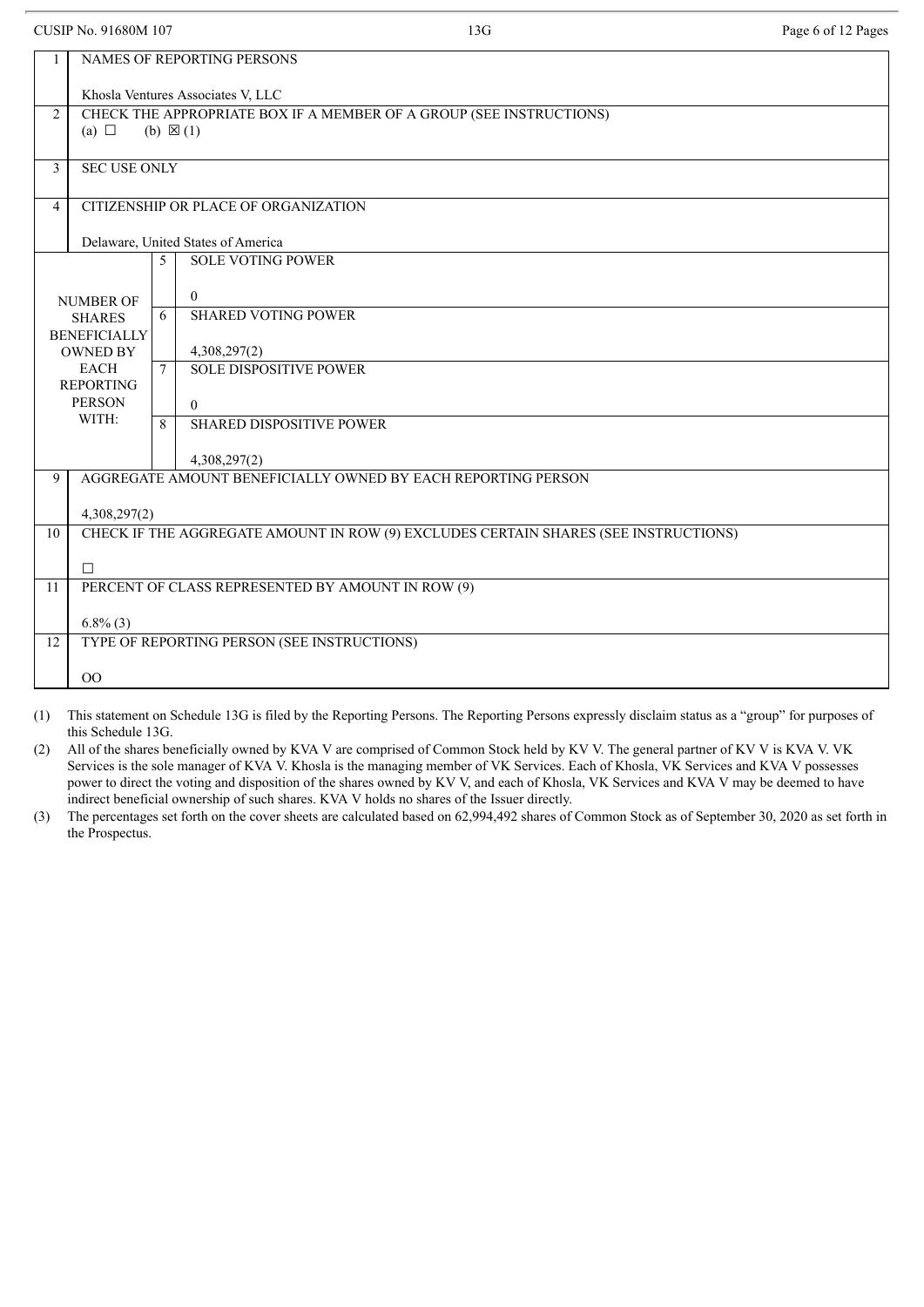|  | CUSIP No. 91680M 107 |  |
|--|----------------------|--|
|  |                      |  |

|                                                                | NAMES OF REPORTING PERSONS                                                                          |   |                                                                     |  |  |
|----------------------------------------------------------------|-----------------------------------------------------------------------------------------------------|---|---------------------------------------------------------------------|--|--|
|                                                                | VK Services, LLC                                                                                    |   |                                                                     |  |  |
| $\overline{2}$                                                 |                                                                                                     |   | CHECK THE APPROPRIATE BOX IF A MEMBER OF A GROUP (SEE INSTRUCTIONS) |  |  |
|                                                                | (a) $\Box$                                                                                          |   | (b) $\boxtimes$ (1)                                                 |  |  |
|                                                                |                                                                                                     |   |                                                                     |  |  |
| 3                                                              | <b>SEC USE ONLY</b>                                                                                 |   |                                                                     |  |  |
|                                                                |                                                                                                     |   |                                                                     |  |  |
| $\overline{4}$                                                 |                                                                                                     |   | CITIZENSHIP OR PLACE OF ORGANIZATION                                |  |  |
|                                                                |                                                                                                     |   |                                                                     |  |  |
|                                                                |                                                                                                     |   | Delaware, United States of America                                  |  |  |
|                                                                |                                                                                                     | 5 | <b>SOLE VOTING POWER</b>                                            |  |  |
|                                                                |                                                                                                     |   | $\theta$                                                            |  |  |
|                                                                | <b>NUMBER OF</b>                                                                                    | 6 | <b>SHARED VOTING POWER</b>                                          |  |  |
|                                                                | <b>SHARES</b><br><b>BENEFICIALLY</b>                                                                |   |                                                                     |  |  |
|                                                                | <b>OWNED BY</b>                                                                                     |   | 5,248,588(2)                                                        |  |  |
| <b>EACH</b><br>$\overline{7}$<br><b>SOLE DISPOSITIVE POWER</b> |                                                                                                     |   |                                                                     |  |  |
|                                                                | <b>REPORTING</b>                                                                                    |   |                                                                     |  |  |
|                                                                | <b>PERSON</b><br>$\theta$                                                                           |   |                                                                     |  |  |
|                                                                | WITH:<br><b>SHARED DISPOSITIVE POWER</b><br>8                                                       |   |                                                                     |  |  |
|                                                                |                                                                                                     |   |                                                                     |  |  |
|                                                                |                                                                                                     |   | 5,248,588(2)                                                        |  |  |
| 9                                                              | AGGREGATE AMOUNT BENEFICIALLY OWNED BY EACH REPORTING PERSON                                        |   |                                                                     |  |  |
|                                                                |                                                                                                     |   |                                                                     |  |  |
| 10                                                             | 5,248,588(2)<br>CHECK IF THE AGGREGATE AMOUNT IN ROW (9) EXCLUDES CERTAIN SHARES (SEE INSTRUCTIONS) |   |                                                                     |  |  |
|                                                                |                                                                                                     |   |                                                                     |  |  |
|                                                                | $\Box$                                                                                              |   |                                                                     |  |  |
| 11                                                             | PERCENT OF CLASS REPRESENTED BY AMOUNT IN ROW (9)                                                   |   |                                                                     |  |  |
|                                                                |                                                                                                     |   |                                                                     |  |  |
|                                                                | $8.3\%(3)$                                                                                          |   |                                                                     |  |  |
| 12                                                             |                                                                                                     |   | TYPE OF REPORTING PERSON (SEE INSTRUCTIONS)                         |  |  |
|                                                                |                                                                                                     |   |                                                                     |  |  |
|                                                                | O <sub>O</sub>                                                                                      |   |                                                                     |  |  |
|                                                                |                                                                                                     |   |                                                                     |  |  |

(1) This statement on Schedule 13G is filed by the Reporting Persons. The Reporting Persons expressly disclaim status as a "group" for purposes of this Schedule 13G.

(2) All of the shares beneficially owned by VK Services are comprised of Common Stock held by Seed B, Seed B (CF) and KV V. The general partner of Seed B and Seed B (CF) is Seed B Associates. The general partner of KV V is KVA V. VK Services is the sole manager of Seed B Associates and KVA V. Khosla is the managing member of VK Services. Each of Khosla, VK Services and Seed B Associates possesses power to direct the voting and disposition of the shares owned by Seed B and Seed B (CF), and each of Seed B Associates, VK Services and Khosla may be deemed to have indirect beneficial ownership of such shares. Each of Khosla, VK Services and KVA V possesses power to direct the voting and disposition of the shares owned by KV V, and each of Khosla, VK Services and KVA V may be deemed to have indirect beneficial ownership of such shares.VK Services holds no shares of the Issuer directly.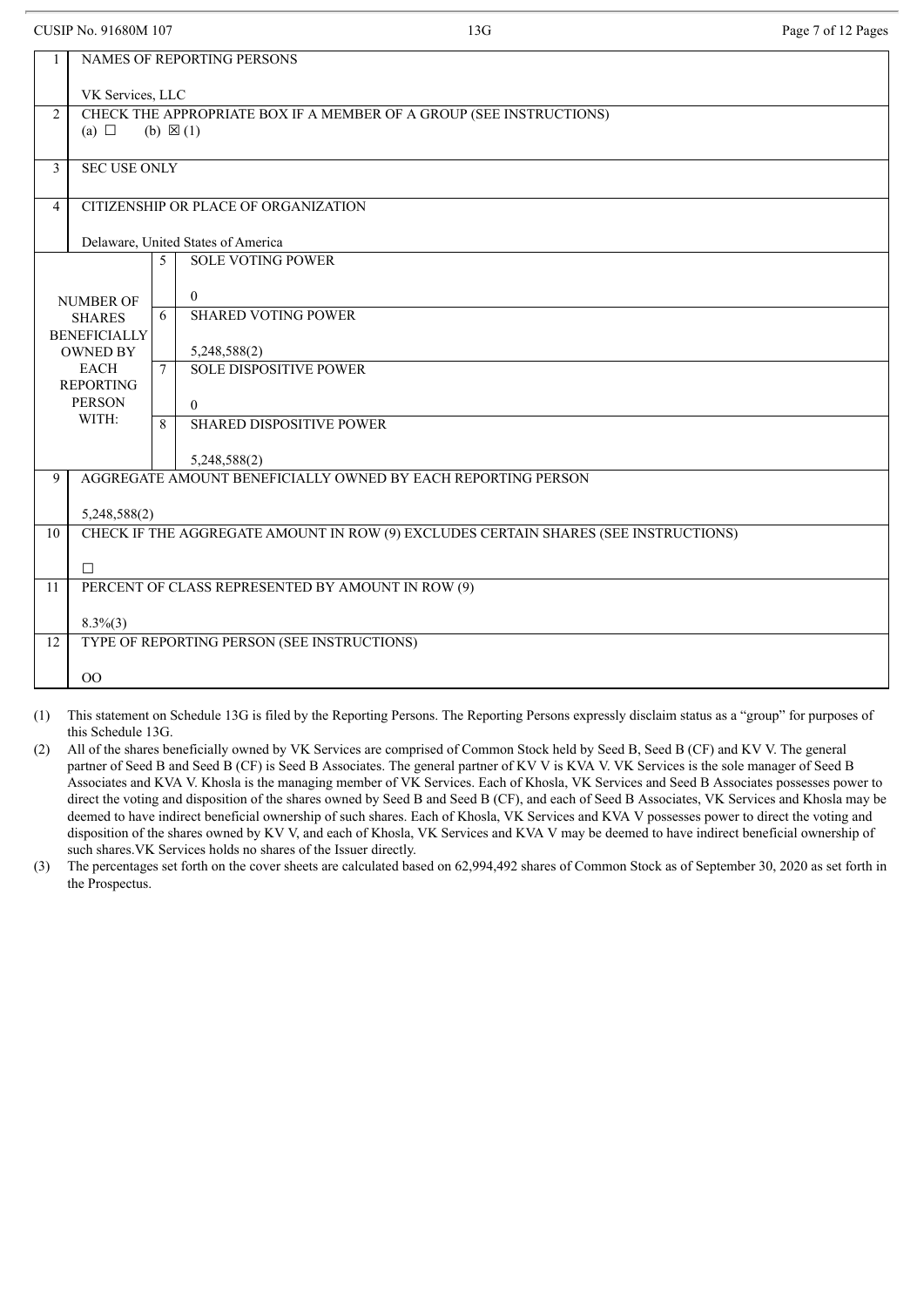$8.3\%$  $(3)$ 

12 TYPE OF REPORTING PERSON (SEE INSTRUCTIONS)

|                | CUSIP No. 91680M 107                                                                                     |        | 13G                                                                                 | Page 8 of 12 Pages |  |  |  |
|----------------|----------------------------------------------------------------------------------------------------------|--------|-------------------------------------------------------------------------------------|--------------------|--|--|--|
|                | <b>NAMES OF REPORTING PERSONS</b>                                                                        |        |                                                                                     |                    |  |  |  |
|                | Vinod Khosla                                                                                             |        |                                                                                     |                    |  |  |  |
| $\overline{2}$ | CHECK THE APPROPRIATE BOX IF A MEMBER OF A GROUP (SEE INSTRUCTIONS)<br>(b) $\boxtimes$ (1)<br>(a) $\Box$ |        |                                                                                     |                    |  |  |  |
| 3              | <b>SEC USE ONLY</b>                                                                                      |        |                                                                                     |                    |  |  |  |
| $\overline{4}$ |                                                                                                          |        | CITIZENSHIP OR PLACE OF ORGANIZATION                                                |                    |  |  |  |
|                | United States of America                                                                                 |        |                                                                                     |                    |  |  |  |
|                |                                                                                                          | 5      | <b>SOLE VOTING POWER</b>                                                            |                    |  |  |  |
|                | <b>NUMBER OF</b>                                                                                         |        | $\theta$                                                                            |                    |  |  |  |
|                | <b>SHARES</b>                                                                                            | 6      | <b>SHARED VOTING POWER</b>                                                          |                    |  |  |  |
|                | <b>BENEFICIALLY</b><br><b>OWNED BY</b>                                                                   |        | 5,248,588(2)                                                                        |                    |  |  |  |
|                | <b>EACH</b><br><b>REPORTING</b>                                                                          | $\tau$ | <b>SOLE DISPOSITIVE POWER</b>                                                       |                    |  |  |  |
|                | <b>PERSON</b><br>$\Omega$                                                                                |        |                                                                                     |                    |  |  |  |
|                | WITH:<br><b>SHARED DISPOSITIVE POWER</b><br>8                                                            |        |                                                                                     |                    |  |  |  |
|                |                                                                                                          |        | 5,248,588(2)                                                                        |                    |  |  |  |
| 9              | AGGREGATE AMOUNT BENEFICIALLY OWNED BY EACH REPORTING PERSON                                             |        |                                                                                     |                    |  |  |  |
|                | 5,248,588(2)                                                                                             |        |                                                                                     |                    |  |  |  |
| 10             |                                                                                                          |        | CHECK IF THE AGGREGATE AMOUNT IN ROW (9) EXCLUDES CERTAIN SHARES (SEE INSTRUCTIONS) |                    |  |  |  |
|                | $\Box$                                                                                                   |        |                                                                                     |                    |  |  |  |
| 11             | PERCENT OF CLASS REPRESENTED BY AMOUNT IN ROW (9)                                                        |        |                                                                                     |                    |  |  |  |

IN

(1) This statement on Schedule 13G is filed by the Reporting Persons. The Reporting Persons expressly disclaim status as a "group" for purposes of this Schedule 13G.

(2) All of the shares beneficially owned by Khosla are comprised of Common Stock held by Seed B, Seed B (CF) and KV V. The general partner of Seed B and Seed B (CF) is Seed B Associates. The general partner of KV V is KVA V. VK Services is the sole manager of Seed B Associates and KVA V. Khosla is the managing member of VK Services. Each of Khosla, VK Services and Seed B Associates possesses power to direct the voting and disposition of the shares owned by Seed B and Seed B (CF), and each of Seed B Associates, VK Services and Khosla may be deemed to have indirect beneficial ownership of such shares. Each of Khosla, VK Services and KVA V possesses power to direct the voting and disposition of the shares owned by KV V, and each of Khosla, VK Services and KVA V may be deemed to have indirect beneficial ownership of such shares. Khosla holds no shares of the Issuer directly.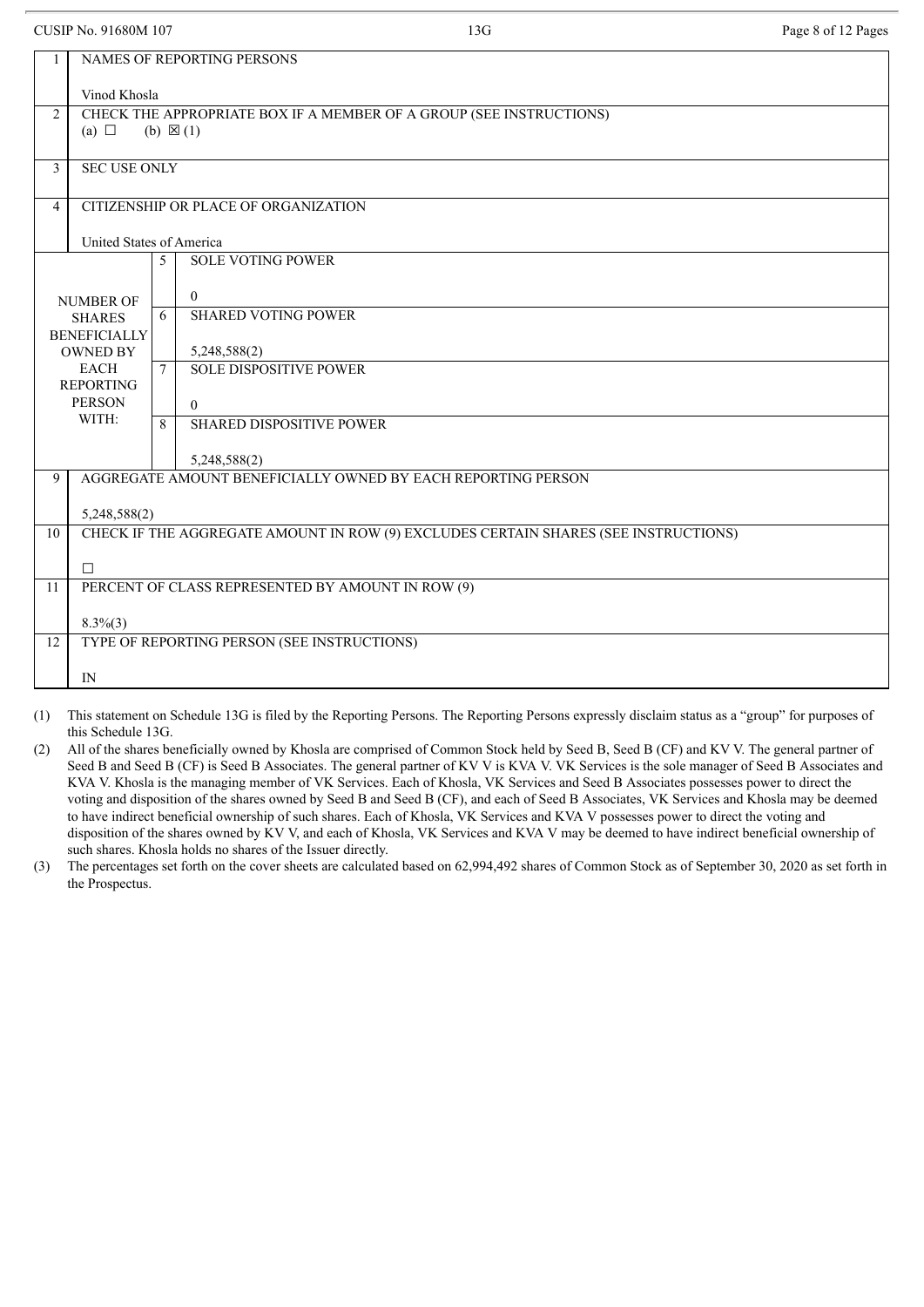#### CUSIP No. 91680M 107 22 Page 9 of 12 Pages 9 of 12 Pages 9 of 12 Pages 9 of 12 Pages 9 of 12 Pages 9 of 12 Pages

#### **Item 1(a). Name of Issuer:**

Upstart Holdings, Inc.

#### **Item 1(b). Address of Issuer's Principal Executive Officers:**

2950 S. Delaware Street, Suite 300 San Mateo, California 94403

#### **Item 2(a). Name of Person(s) Filing:**

Khosla Ventures Seed B, LP ("Seed B") Khosla Ventures Seed B (CF), LP ("Seed B (CF)") Khosla Ventures Seed Associates B, LLC ("Seed B Associates") Khosla Ventures V, LP ("KV V") Khosla Ventures Associates V, LLC ("KVA V") VK Services, LLC ("VK Services") Vinod Khosla ("Khosla")

#### **Item 2(b). Address of Principal Business Office:**

Khosla Ventures 2128 Sand Hill Road Menlo Park, California 94025

#### **Item 2(c). Citizenship:**

| Seed B             | Delaware, United States of America |
|--------------------|------------------------------------|
| Seed B (CF)        | Delaware, United States of America |
| Seed B Associates  | Delaware, United States of America |
| KV V               | Delaware, United States of America |
| KVA V              | Delaware, United States of America |
| <b>VK</b> Services | Delaware, United States of America |
| Khosla             | United States of America           |

#### **Item 2(d). Title of Class of Securities:**

Common Stock, par value \$0.0001 per share.

#### **Item 2(e). CUSIP Number:**

91680M 107

#### Item 3. If This Statement is Filed Pursuant to Rule 13d-1(b), or 13d-2(b) or (c), Check Whether the Person Filing is a:

Not applicable.

### **Item 4(a). Amount Beneficially Owned:** 5,248,588

**Item 4(b). Percent of Class:** 8.3%

# **Item 4(c). Number of shares as to which such persons have:**

The following information with respect to the beneficial ownership of Common Stock by the Reporting Persons filing this statement on Schedule 13G is provided as of December 31, 2020: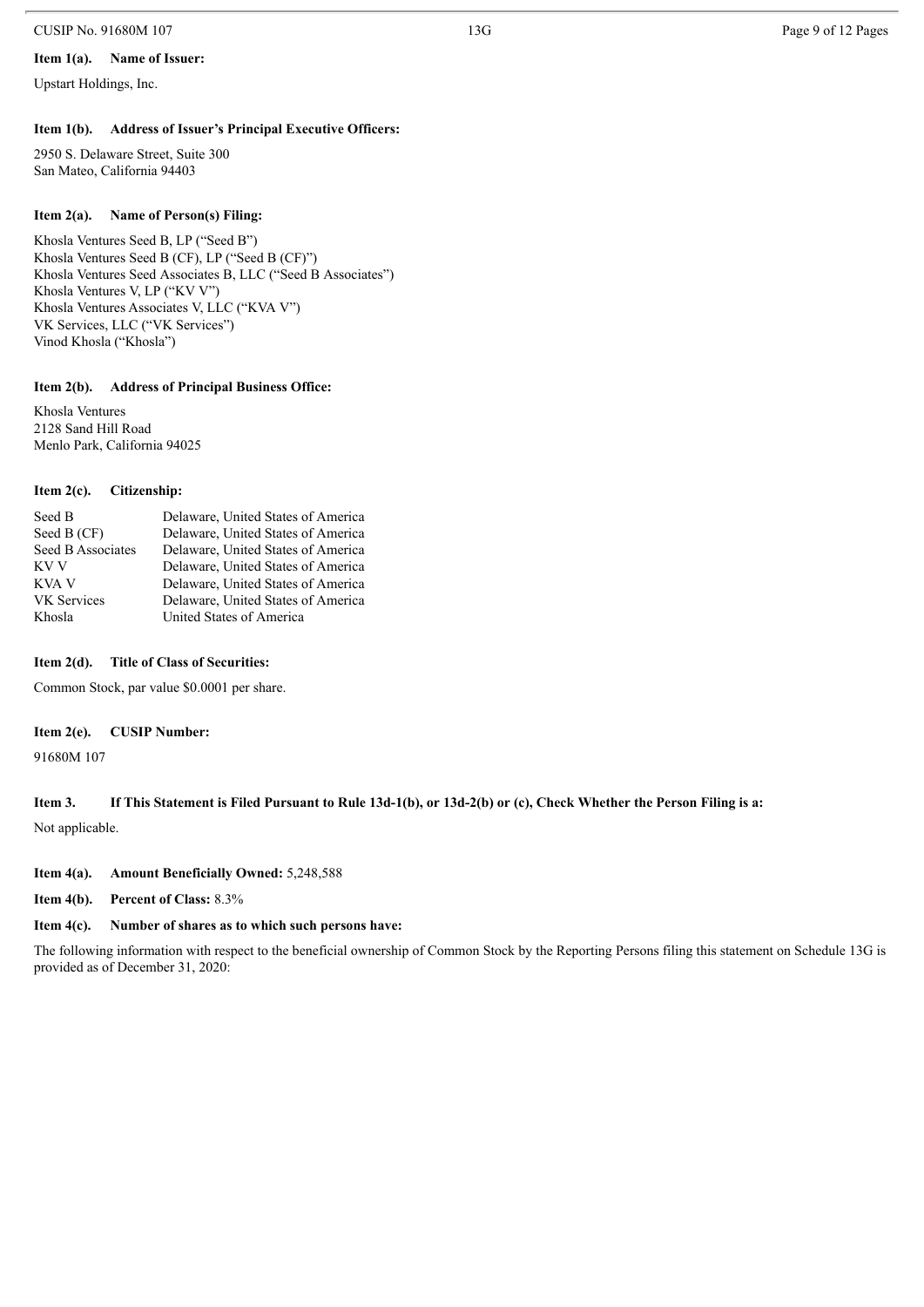| $C$ $C$ $H$ $1$ $V$ . $210001$ $H$ $107$ | 12 U                           |                         |                                        |                                     | 1.45010011214500                            |                                   |                                 |  |
|------------------------------------------|--------------------------------|-------------------------|----------------------------------------|-------------------------------------|---------------------------------------------|-----------------------------------|---------------------------------|--|
| <b>Reporting Persons</b>                 | <b>Shares Held</b><br>Directly | Sole<br>Voting<br>Power | Shared<br><b>Voting</b><br>Power $(1)$ | Sole<br><b>Dispositive</b><br>Power | Shared<br><b>Dispositive</b><br>Power $(1)$ | <b>Beneficial</b><br>Ownership(1) | Percentage<br>of Class $(1, 3)$ |  |
| Seed B $(2)$                             | 889,783                        | $\mathbf{0}$            | 889,783                                | $\overline{0}$                      | 889,783                                     | 889,783                           | $1.4\%$                         |  |
| Seed B $(CF)$ (2)                        | 50,508                         | 0                       | 50,508                                 | 0                                   | 50,508                                      | 50,508                            | $0.1\%$                         |  |
| Seed B Associates (2)                    | $\theta$                       | $\overline{0}$          | 940.291                                | $\overline{0}$                      | 940.291                                     | 940,291                           | $1.5\%$                         |  |
| KVV(2)                                   | 4,308,297                      | $\overline{0}$          | 4,308,297                              |                                     | 4.308.297                                   | 4,308,297                         | $6.8\%$                         |  |
| KVA V(2)                                 | $\theta$                       | $\overline{0}$          | 4,308,297                              | $\theta$                            | 4.308.297                                   | 4,308,297                         | $6.8\%$                         |  |
| VK Services (2)                          | 0                              | 0                       | 5,248,588                              | 0                                   | 5,248,588                                   | 5,248,588                         | 8.3%                            |  |
| Khosla (2)                               | 0                              | 0                       | 5.248.588                              |                                     | 5.248.588                                   | 5.248.588                         | $8.3\%$                         |  |

 $CUSIP$  No. 91680M 107  $13G$  Page 10 of 12 Pages

(1) Represents the number of shares of Common Stock and the number of shares of Common Stock issuable upon exercise of options, warrants and other convertible securities that are exercisable within 60 days of the date of this statement on Schedule 13G ("Securities") currently beneficially owned by the Reporting Persons.

(2) The general partner of Seed B and Seed B (CF) is Seed B Associates. The general partner of KV V is KVA V. VK Services is the sole manager of Seed B Associates and KVA V. Khosla is the managing member of VK Services. Each of Khosla, VK Services and Seed B Associates possesses power to direct the voting and disposition of the shares owned by Seed B and Seed B (CF), and each of Seed B Associates, VK Services and Khosla may be deemed to have indirect beneficial ownership of such shares. Each of Khosla, VK Services and KVA V possesses power to direct the voting and disposition of the shares owned by KV V, and each of Khosla, VK Services and KVA V may be deemed to have indirect beneficial ownership of such shares. Seed B Associates, KVA V, VK Services and Khosla hold no Securities of the Issuer directly.

(3) The percentages set forth on the cover sheets are calculated based on 62,994,492 shares of Common Stock as of September 30, 2020 as set forth in the Prospectus.

#### **Item 5. Ownership of Five Percent or Less of a Class:**

If this statement is being filed to report the fact that as of the date hereof, the Reporting Persons have ceased to be the beneficial owner of more than five percent of the class of securities, check the following:  $\Box$ 

#### **Item 6. Ownership of More Than Five Percent on Behalf of Another Person:**

Not applicable.

#### Item 7. Identification and Classification of the Subsidiary which Acquired the Security Being Reported on by the Parent Holding **Company or Control Person:**

Not applicable.

#### **Item 8. Identification and Classification of Members of the Group:**

Not applicable.

#### **Item 9. Notice of Dissolution of Group:**

Not applicable.

#### **Item 10. Certification:**

Not applicable.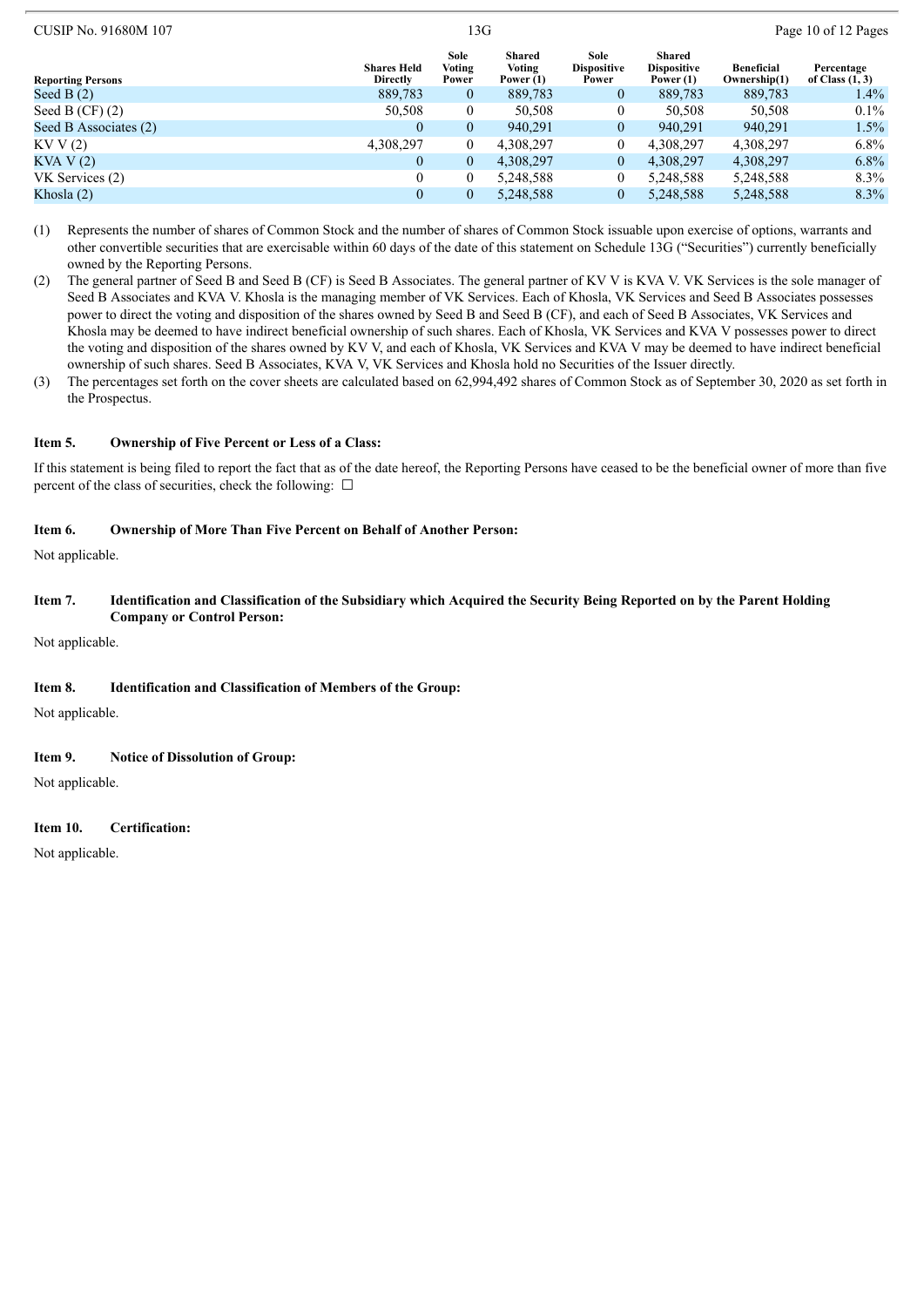# **SIGNATURES**

After reasonable inquiry and to the best of my knowledge and belief, I certify that the information set forth in this statement is true, complete and correct.

Dated: February 12, 2021

#### **KHOSLA VENTURES SEED B, L.P.**

By: Khosla Ventures Seed Associates B, LLC, a Delaware limited liability company and general partner of Khosla Ventures Seed B, LP

By: /s/ Vinod Khosla Vinod Khosla, Managing Member

### **KHOSLA VENTURES SEED B (CF), L.P.**

- By: Khosla Ventures Seed Associates B, LLC, a Delaware limited liability company and general partner of Khosla Ventures Seed B (CF), LP
- By: /s/ Vinod Khosla Vinod Khosla, Managing Member

#### **KHOSLA VENTURES SEED ASSOCIATES B, LLC**

By: /s/ Vinod Khosla

Vinod Khosla, Managing Member

#### **KHOSLA VENTURES V, L.P.**

- By: Khosla Ventures Associates V, LLC, a Delaware limited liability company and general partner of Khosla Ventures V, LP
- By: /s/ Vinod Khosla Vinod Khosla, Managing Member

#### **KHOSLA VENTURES ASSOCIATES V, LLC**

By: /s/ Vinod Khosla

Vinod Khosla, Managing Member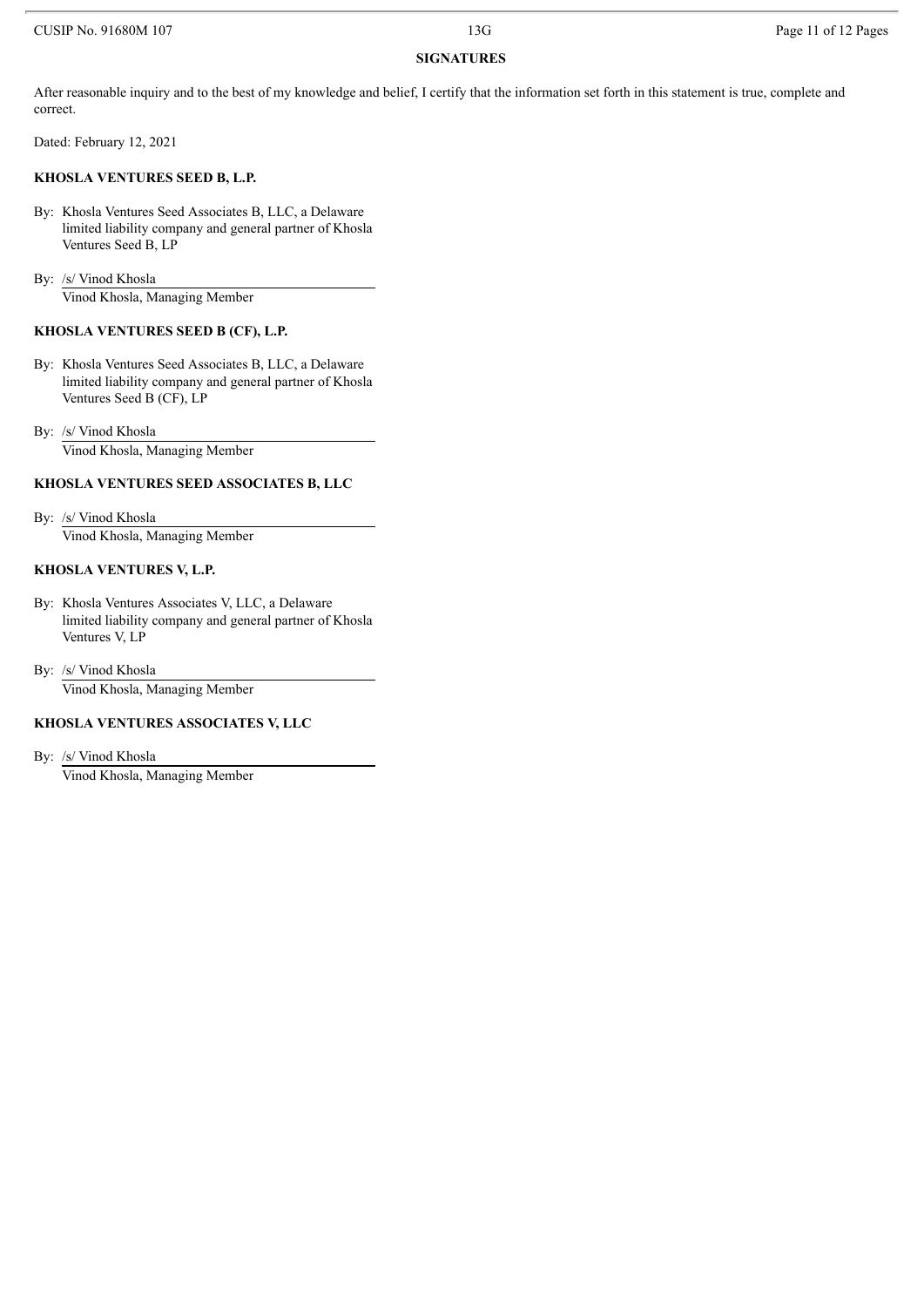CUSIP No. 91680M 107

#### **V K S E RV I C E S , L L C**

By: /s/ Vinod Khosla Vinod Khosla, Manager

/s/ Vinod Khosla Vi n o d Kh o s l a

**Exhibit(s):** 

99.1: Joint Filing Statement

1 3 G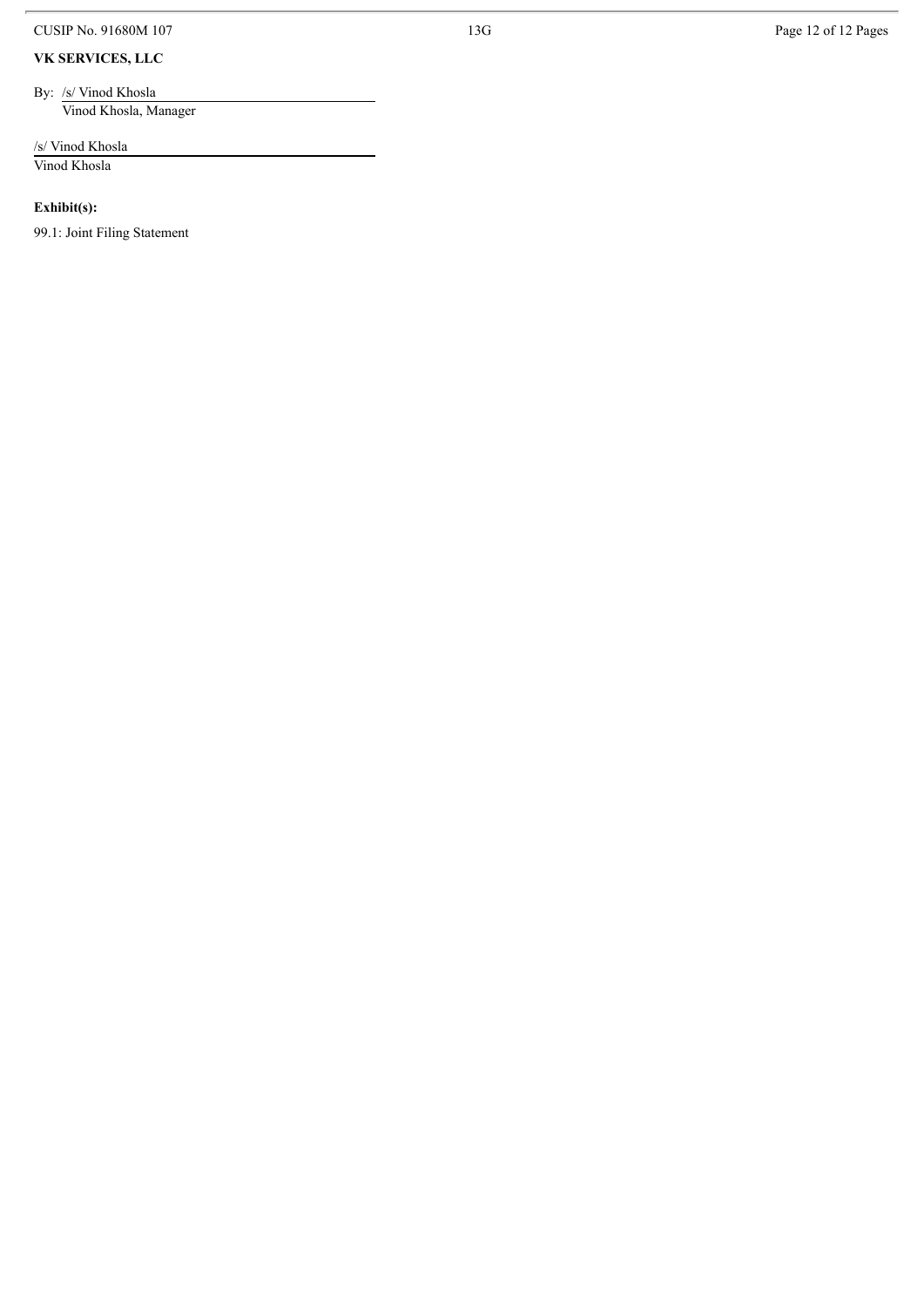#### **JOINT FILING AGREEMENT**

Pursuant to Rule  $13d-1(k)(1)$  under the Securities Exchange Act of 1934, as amended, the undersigned hereby agree that only one statement containing the information required by Schedule 13G need be filed with respect to the ownership by each of the undersigned of the shares of Common Stock of Upstart Holdings, Inc.

Dated: February 12, 2021

#### **KHOSLA VENTURES SEED B, L.P.**

By: Khosla Ventures Seed Associates B, LLC, a Delaware limited liability company and general partner of Khosla Ventures Seed B, LP

By: /s/ Vinod Khosla Vinod Khosla, Managing Member

#### **KHOSLA VENTURES SEED B (CF), L.P.**

By: Khosla Ventures Seed Associates B, LLC, a Delaware limited liability company and general partner of Khosla Ventures Seed B (CF), LP

By: /s/ Vinod Khosla Vinod Khosla, Managing Member

#### **KHOSLA VENTURES SEED ASSOCIATES B, LLC**

By: /s/ Vinod Khosla Vinod Khosla, Managing Member

#### **KHOSLA VENTURES V, L.P.**

By: Khosla Ventures Associates V, LLC, a Delaware limited liability company and general partner of Khosla Ventures V, LP

By: /s/ Vinod Khosla Vinod Khosla, Managing Member